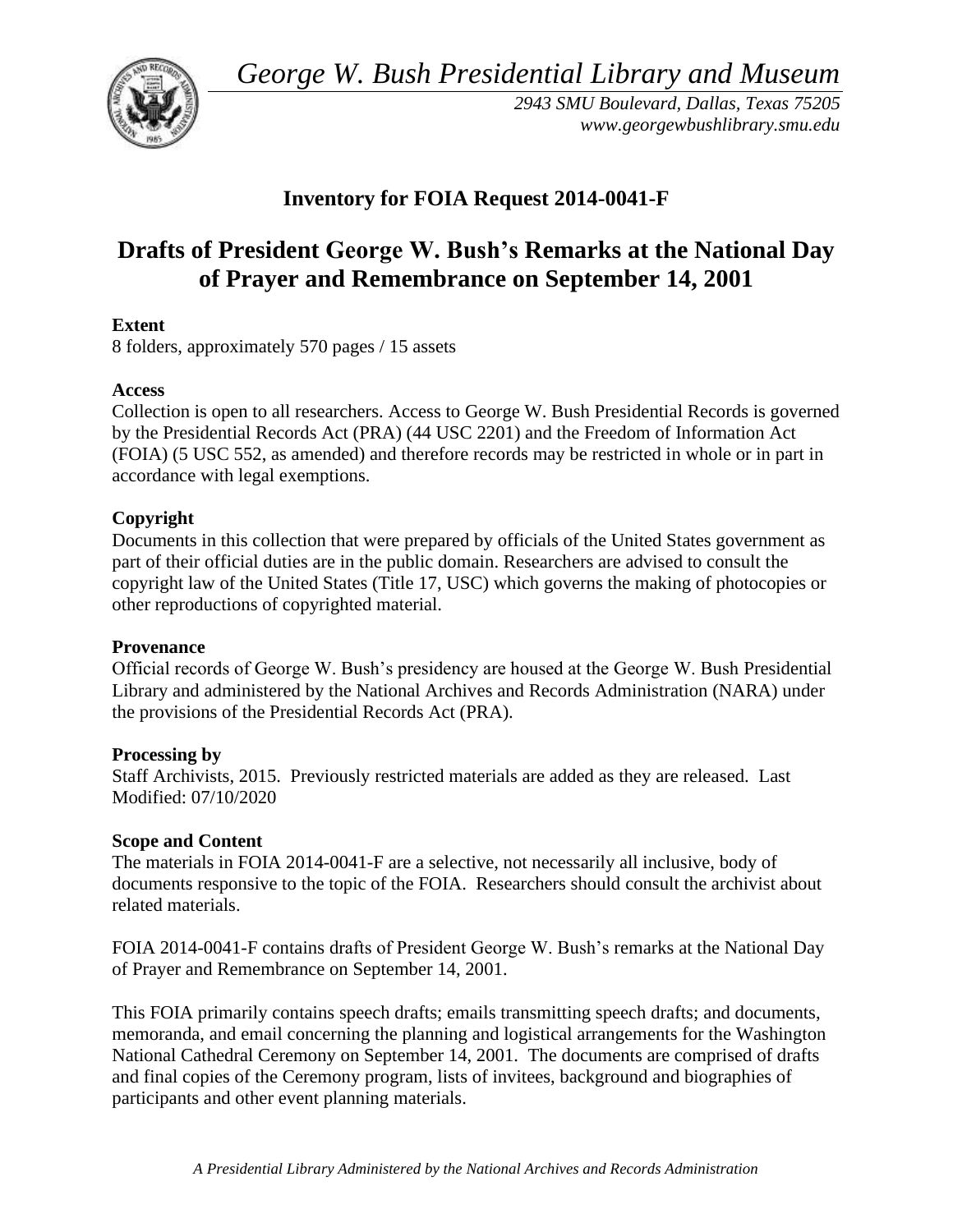#### **System of Arrangement**

The materials in FOIA 2014-0041-F are a systematic body of documents responsive to the topic of the FOIA. Researchers should consult an archivist about related materials.

Documents responsive to this FOIA were found in these collection areas – White House Office of Records Management (WHORM) Subject Files, Staff Member Office Files, and George W. Bush Presidential Electronic Records.

Staff Member Office Files are maintained at the folder level by staff members within their individual offices and document all levels of administration activity.

Staff Member Office Files are processed at the folder level, that is, individual documents are not selected and removed from a folder for processing. While this method maintains folder integrity, it frequently results in the incidental processing of documents that are not wholly responsive to the subject area.

WHORM Subject Files are processed at the document level.

The WHORM Subject File compiled by the White House Office of Records Management is comprised of a series of documents assigned a letter/number combination and filed in a subject category. A complete listing of the subject categories including a detailed description of each category is available in our research room and on our website at <www.georgewbushlibrary.smu.edu>

The Executive Office of the President (EOP) instance of the Electronic Records Archive (ERA) contains electronic records created or received by President George W. Bush. These records are stored in Search and Access Sets (SAS) that represent their originating computer program, such as Exchange Email or the Worker and Visitor Entry System (WAVES). In addition to records captured from the White House's electronic systems, EOP-ERA also contains records from the home and shared drives used by White House staff.

The following is a list of electronic search results lists (SRLs) and folders processed in response to FOIA 2014-0041-F:

*George W. Bush Electronic Records*  ARMS contains 3 assets. WHO contains 12 assets.

*George W. Bush Textual Records* 

**Box 1** 

#### **Records Management, White House Office of**

Subject Files - SP596 (Remarks at the National Day of Prayer and Remembrance Service, National Cathedral, Washington, DC 09/14/01)

491091